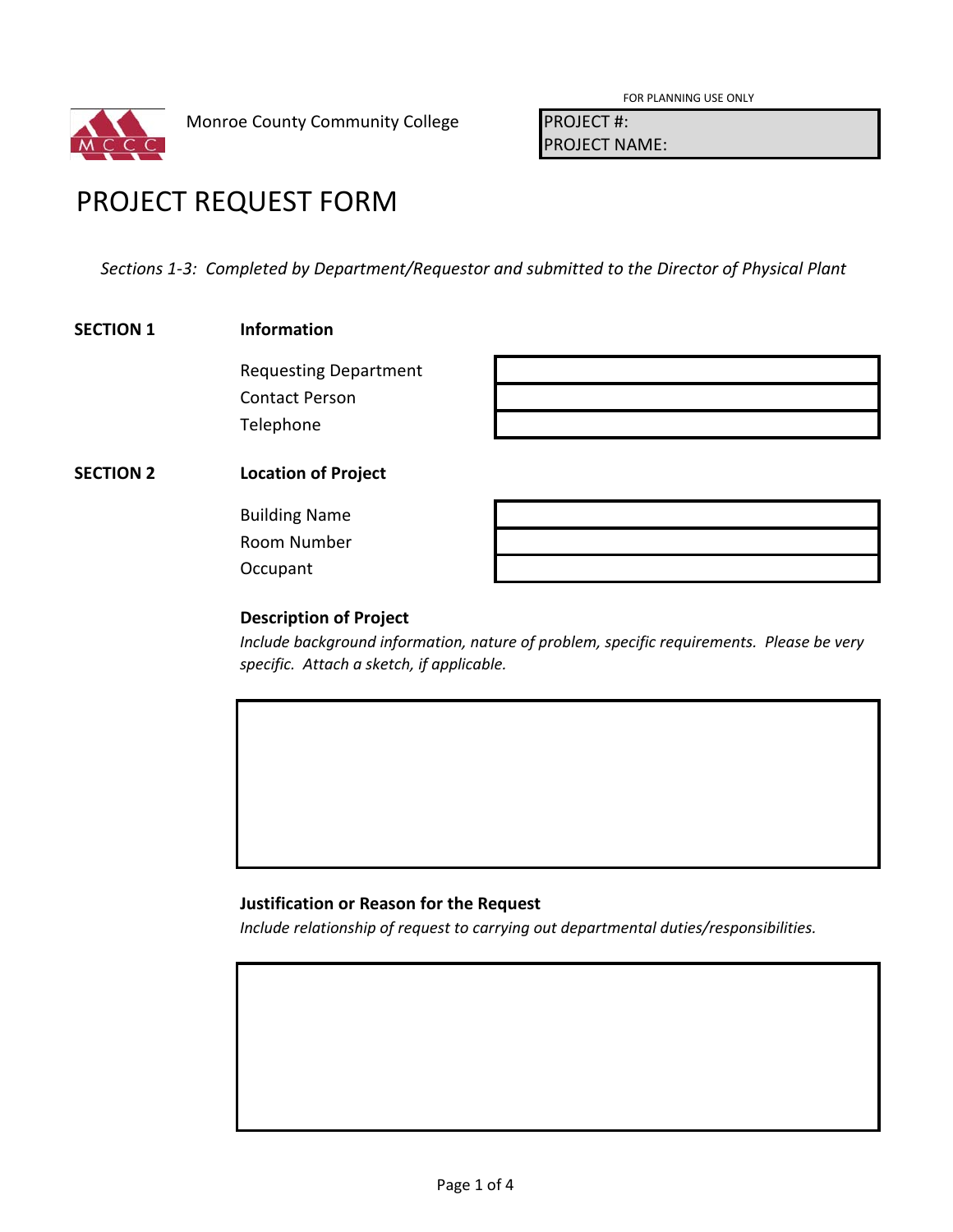

FOR PLANNING USE ONLY

PROJECT NAME:

# PROJECT REQUEST FORM

### **SECTION 3 Signature of Division Dean or Departmental Director**

*Required for submission to Director of Physical Plant.*

| D <sub>2</sub><br>Dale. | .<br>$\cdots$<br>ີ |  |  |
|-------------------------|--------------------|--|--|
|                         |                    |  |  |

*Section 4: Completed by the Director of Physical Plant and sent to the Manager of Information Systems for completion of Section 5*

### **SECTION 4 Request Review**

*To include scope, priority, type of work, assessment of need, relationship to other campus projects, and relationship to master plan. Comments and impact to physical facilities/infrastructure/utilities/grounds.*

*Cost Estimate:*

*Recommended Implementation: Check all appropriate categories.*

In House  $\Box$ Work Order  $\Box$ Special Project

| Outside                     |  |
|-----------------------------|--|
| <b>Study Consultant</b>     |  |
| Design Consultant           |  |
| <b>Specialty Contractor</b> |  |
|                             |  |

### **Signature of Director of Physical Plant**

Date: | Signature: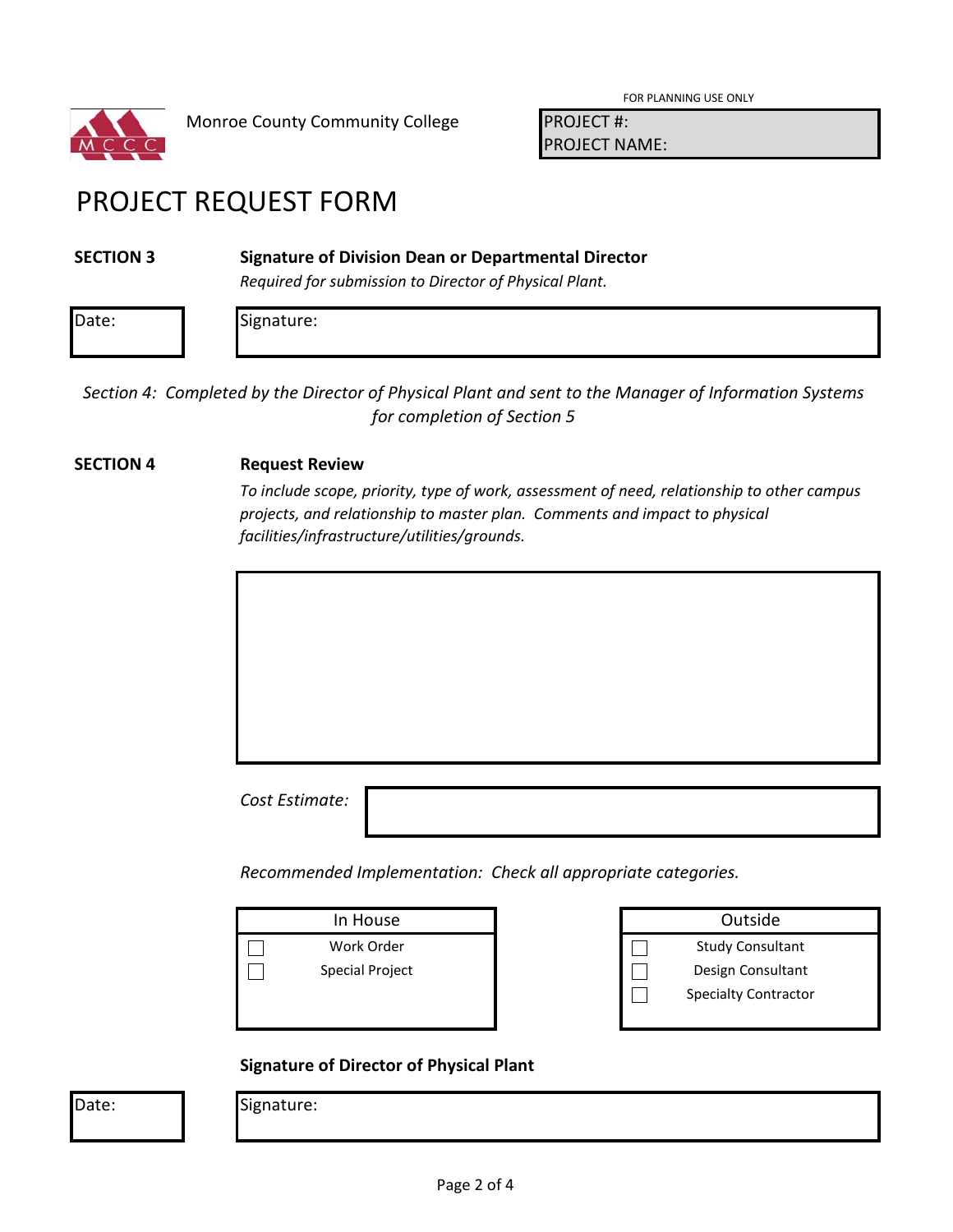

FOR PLANNING USE ONLY

PROJECT NAME:

# PROJECT REQUEST FORM

*Section 5: Completed by the Manager of Information Systems and returned to Department/Requestor for Vice President signature*

#### **SECTION 5 IS Review**

*This request requires IS support*

 $\Box$  NO

*If requires IS support, include comments, scope and impact to IS.*

*Cost Estimate:*

*Recommended Implementation: Check all appropriate categories.*

| In House        |  |
|-----------------|--|
| Work Order      |  |
| Special Project |  |
|                 |  |

| In House        |  | Outside                              |
|-----------------|--|--------------------------------------|
| Work Order      |  | <b>Study Consultant</b>              |
| Special Project |  | Design Consultant                    |
|                 |  | <b>Specialty Contractor</b>          |
|                 |  | <b>Construction/Trade Contractor</b> |
|                 |  |                                      |

## **Signature of Manager of Information Systems**

Date: **Signature:** 

*Section 6: Signed by Area Vice President and sent to the Vice President of Administration for signature*

## **SECTION 6 Signature of Area Vice President**

| ۹ |
|---|

Signature: